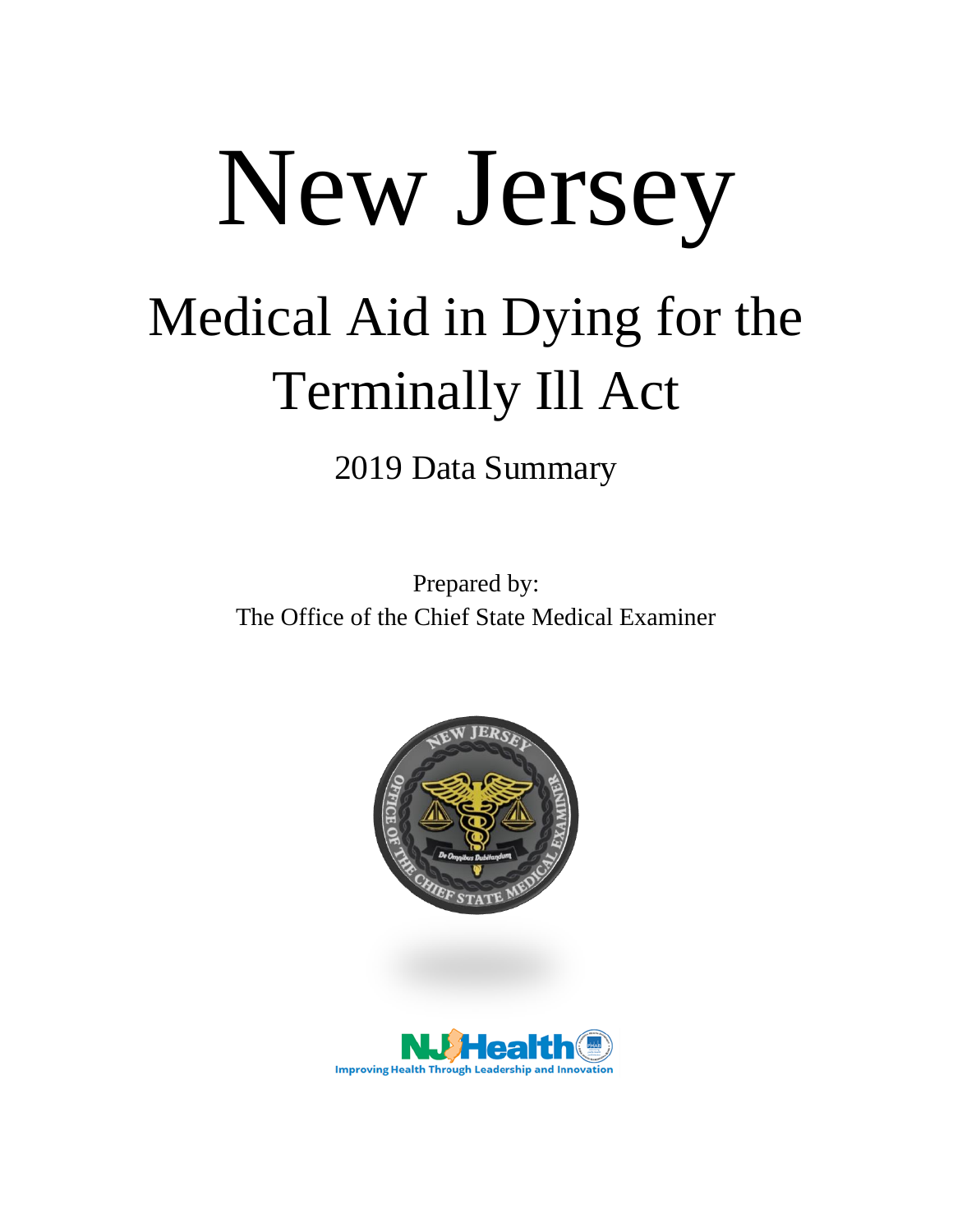## **Executive Summary**

The New Jersey Medical Aid in Dying for the Terminally Ill Act (P.L. 2019, c. 59) permits an attending physician to write a prescription for medication that would enable a qualified terminally ill patient to end his or her life. This Act was approved April 12, 2019 and went into effect August 1, 2019.

The Act defines "terminally ill" as "the terminal stage of an irreversibly fatal illness, disease, or condition with a prognosis, based upon reasonable medical certainty, of a life expectancy of six months or less. The Act defines an "attending physician" as a "physician who has primary responsibility for the care of the patient and treatment of a patient's terminal disease."

The Act requires a qualified terminally ill patient to be a capable adult resident of New Jersey who has been determined to be terminally ill by his or her attending physician and a consulting physician. A patient can obtain a prescription for medication to end his or her life only if he or she has made an informed decision. A request for medication must be made twice orally and once in writing. The oral requests must be separated by at least 15 days. The written request would have to be signed and dated by the patient and witnessed by at least two people who attest that the patient is capable and acting voluntarily. One of these witnesses would have to be a person who is not:

- Related to the patient;
- Entitled to any portion of the patient's estate;
- An owner, operator, employer, or resident of a health care facility at which the patient is receiving medical treatment; or
- The patient's attending physician

At the time of the initial oral request, an attending physician would have to recommend that the patient take part in consultations on treatment opportunities. At the time of the second oral request, the attending physician must offer the patient the opportunity to rescind the request. At least 15 days would have to elapse between the initial oral request and the writing of the prescription and 48 hours would have to elapse between a patient signing the written request and the writing of the prescription. A consulting physician must also confirm the diagnosis and that the patient is capable and acting voluntarily. If indicated, the patient may also be referred to a psychiatrist, psychologist, or clinical social worker to determine whether the patient is capable.

The attending physician is required to dispense medications directly to the patient or to contact a pharmacist and transmit the prescription to the pharmacist. A pharmacist may only dispense medications directly to the patient, the attending physician, or an identified agent of the patient. Medications cannot be dispensed to the patient by mail or other form of courier.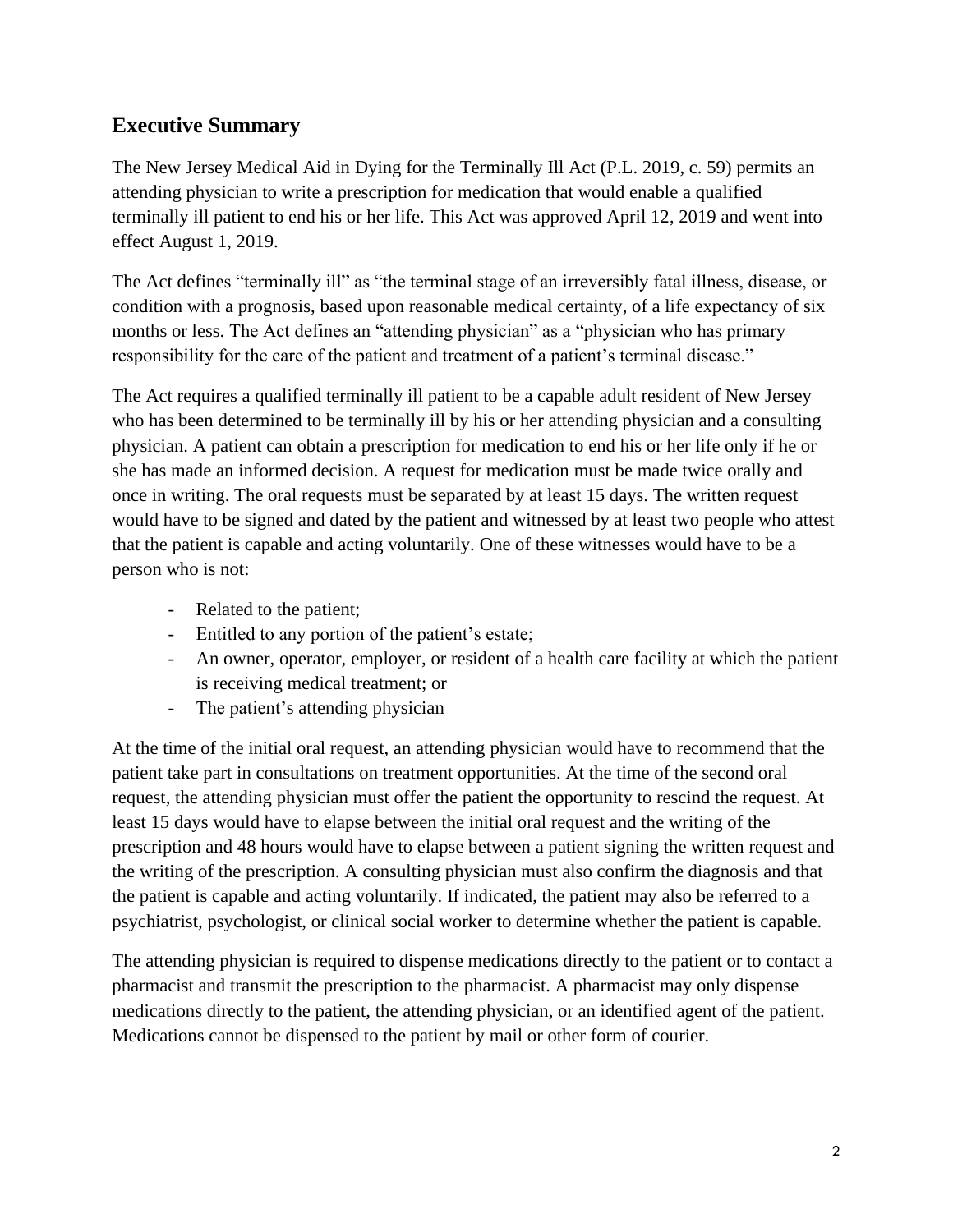The Commissioner of Health shall require the physician and pharmacist who dispensed the medication to file a copy of the dispensing record with the department no later than 30 days after dispensing the medication. The attending physician and consulting physician shall also file required documentation with the department no later than 30 days after the qualified terminally ill patient's death. The Office of the Chief State Medical Examiner (OCSME) has been tasked with documentation of each event and the creation of an annual report.

The required forms can be found at:

<https://www.nj.gov/health/advancedirective/maid/>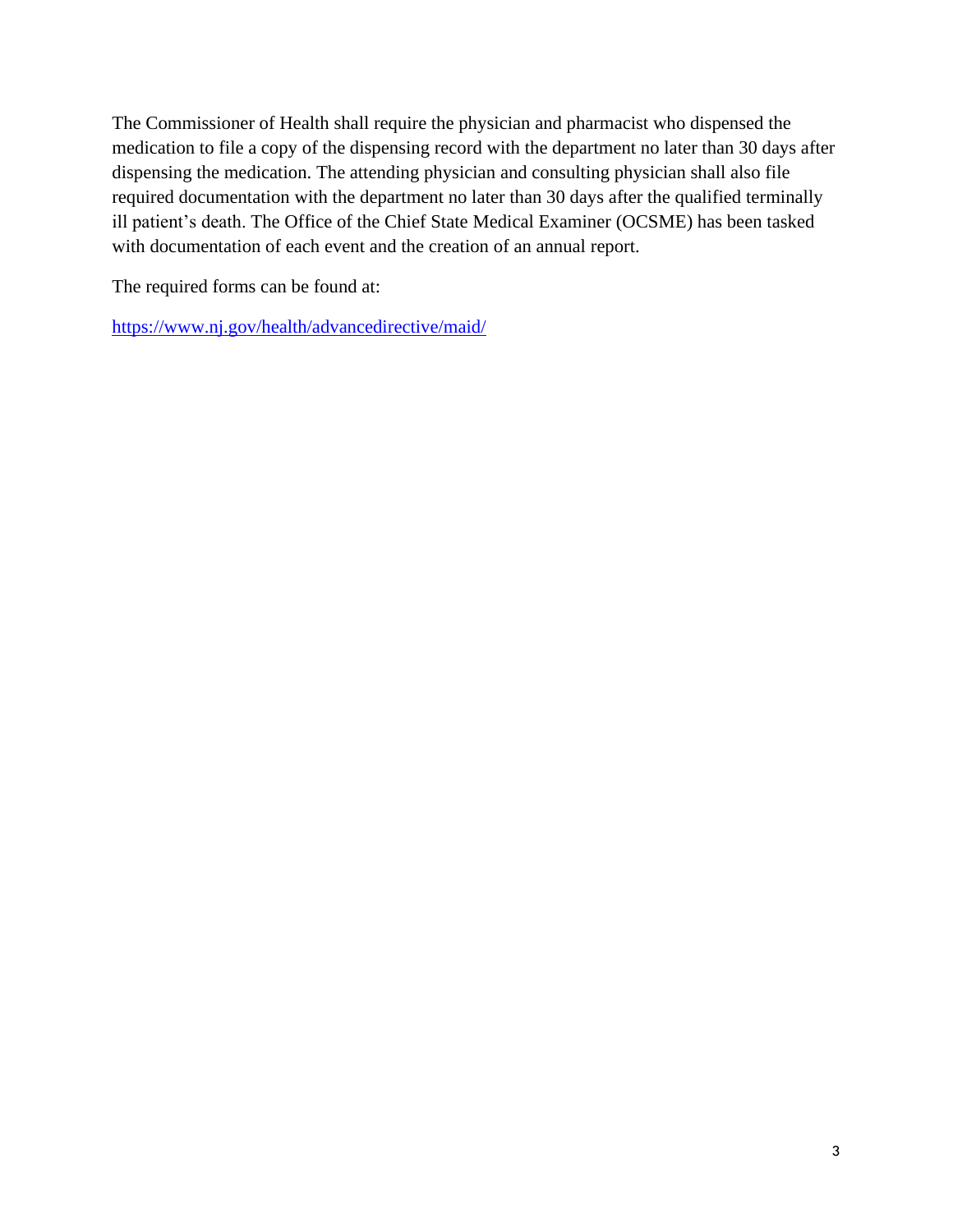## **Participation Summary and Trends**

During the period between August  $1<sup>st</sup>$  and December 31 $<sup>st</sup>$  of 2019, twelve (12) Medical Aid in</sup> Dying cases were filed with the Office of the Chief State Medical Examiner (OCSME).

|                   | 2019 MAiD Cases        |                                  |
|-------------------|------------------------|----------------------------------|
|                   | <b>Number of Cases</b> | <b>Percentage of Total Cases</b> |
| <b>Gender</b>     |                        |                                  |
| Male              | 6                      | 50%                              |
| Female            | 6                      | 50%                              |
| Race              |                        |                                  |
| White             | 11                     | 92%                              |
| <b>Black</b>      |                        |                                  |
| Hispanic          |                        |                                  |
| Asian             |                        | 8%                               |
| Native            |                        |                                  |
| Hawaiian/Pacific  |                        |                                  |
| Islander          |                        |                                  |
| American Indian   |                        |                                  |
| Other single race |                        |                                  |
| Two or more       |                        |                                  |
| races             |                        |                                  |



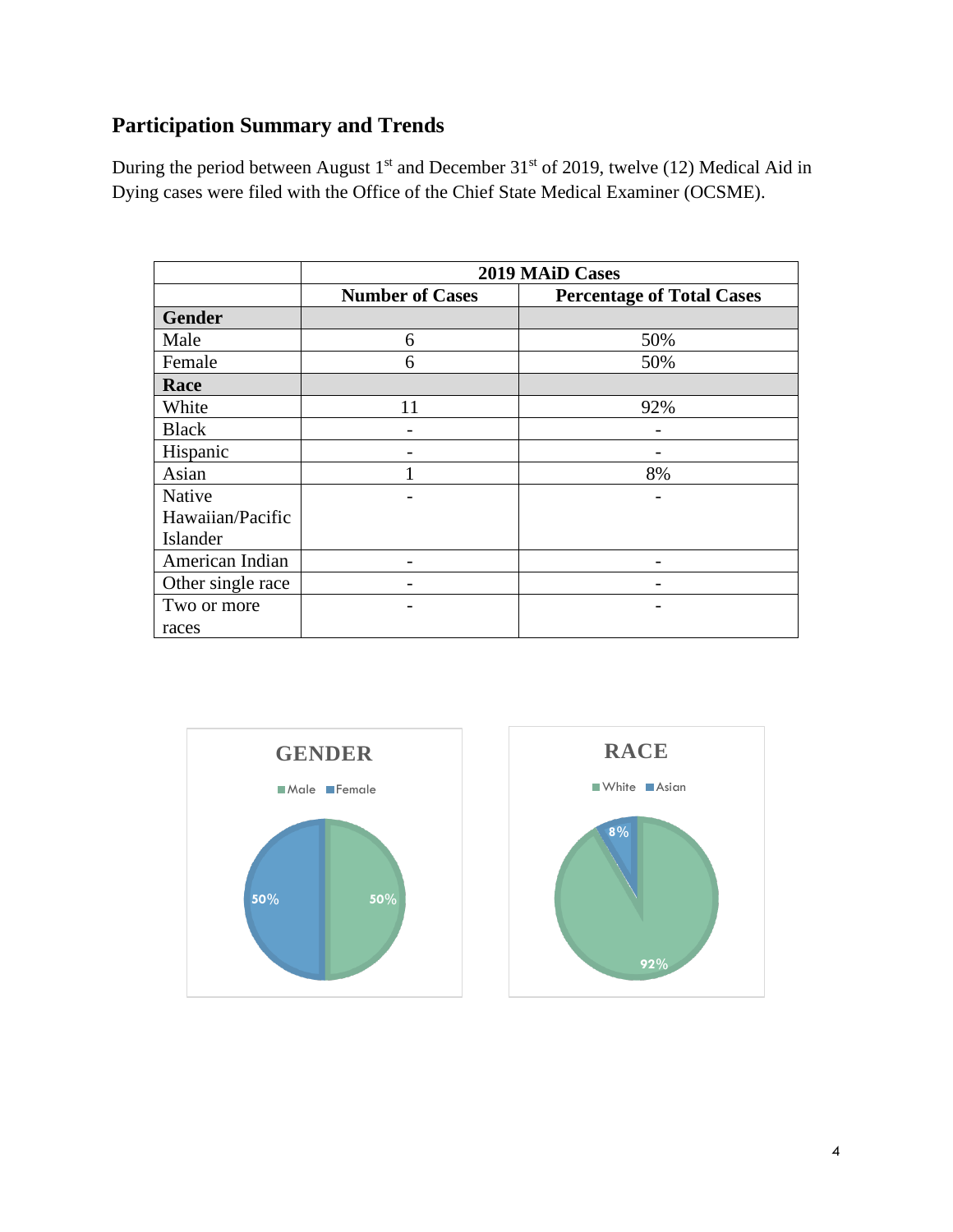|               | <b>2019 MAID Cases</b> |                                  |
|---------------|------------------------|----------------------------------|
|               | <b>Number of Cases</b> | <b>Percentage of Total Cases</b> |
| Age           |                        |                                  |
| $45-54$ years |                        | 8%                               |
| $55-64$ years |                        | 33%                              |
| $65-74$ years |                        | 17%                              |
| 75-84 years   |                        | 25%                              |
| $85+$ years   |                        | 17%                              |

Of the twelve MAiD cases, the age of patients reported was between 50 and 93. The mean and median ages were both 71 years.



|                       | <b>2019 MAID Cases</b> |                                  |
|-----------------------|------------------------|----------------------------------|
|                       | <b>Number of Cases</b> | <b>Percentage of Total Cases</b> |
| <b>Marital Status</b> |                        |                                  |
| Married               |                        | 50%                              |
| Widowed               |                        | 25%                              |
| Single                |                        | 8%                               |
| Divorced              |                        | 17%                              |
| Jnknown               |                        |                                  |

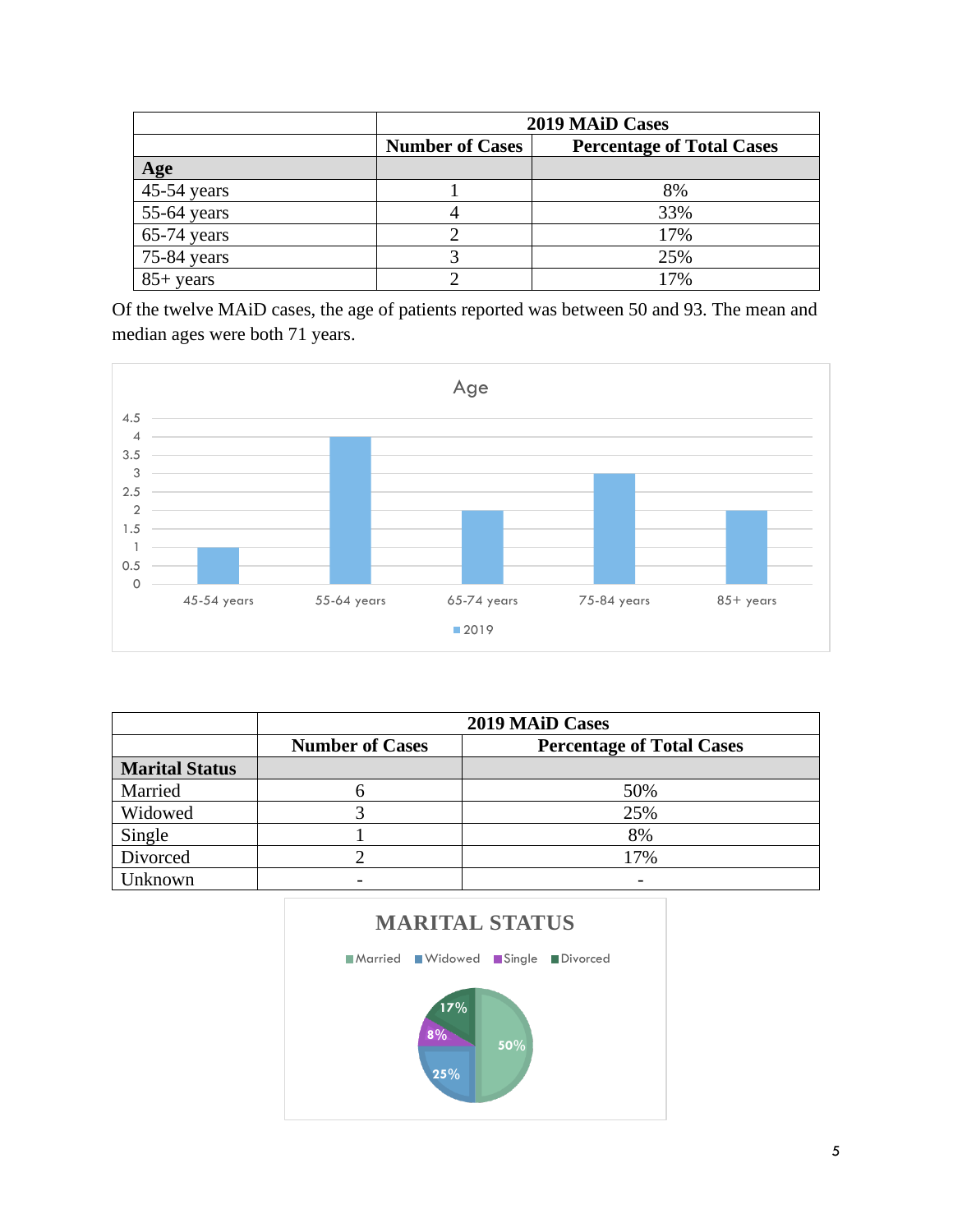|                                   | 2019 MAID Cases        |                                  |
|-----------------------------------|------------------------|----------------------------------|
|                                   | <b>Number of Cases</b> | <b>Percentage of Total Cases</b> |
| <b>Education</b>                  |                        |                                  |
| Unknown                           |                        |                                  |
| 8 <sup>th</sup> Grade or Less     |                        |                                  |
| $9th$ to $12th$ Grade, No Diploma |                        |                                  |
| High school/ GED                  | $\mathfrak{D}$         | 16%                              |
| Some college credit but no        |                        | 8%                               |
| degree                            |                        |                                  |
| Associate degree                  |                        |                                  |
| Bachelor's degree                 | 4                      | 34%                              |
| Master's degree                   | 4                      | 34%                              |
| Doctorate or Professional         |                        | 8%                               |
| degree                            |                        |                                  |

It is recommended that when the patient takes the prescribed medication, they leave a copy of the required paperwork in plain view.

- In 67% of cases, the OCSME was notified of the death via mailing-in of required forms.
- In 33% of cases, the OCSME was notified of the death via a phone call

In 2018, heart disease was the leading cause of death in New Jersey, accounting for 25.1% of all deaths, followed closely by cancer at 21.1%. However, for those participating in the Medical Aid in Dying program in New Jersey, cancer is the leading underlying illness. All recorded cases of neuro-degenerative disease consisted of Amyotrophic Lateral Sclerosis (ALS).

|                            | <b>2019 MAID Cases</b> |                                  |
|----------------------------|------------------------|----------------------------------|
|                            | <b>Number of Cases</b> | <b>Percentage of Total Cases</b> |
| <b>Underlying Illness</b>  |                        |                                  |
| Cancer                     |                        | 59%                              |
| Neuro-degenerative disease |                        | 25%                              |
| Pulmonary disease          |                        | 8%                               |
| Gastrointestinal disorder  |                        | 8%                               |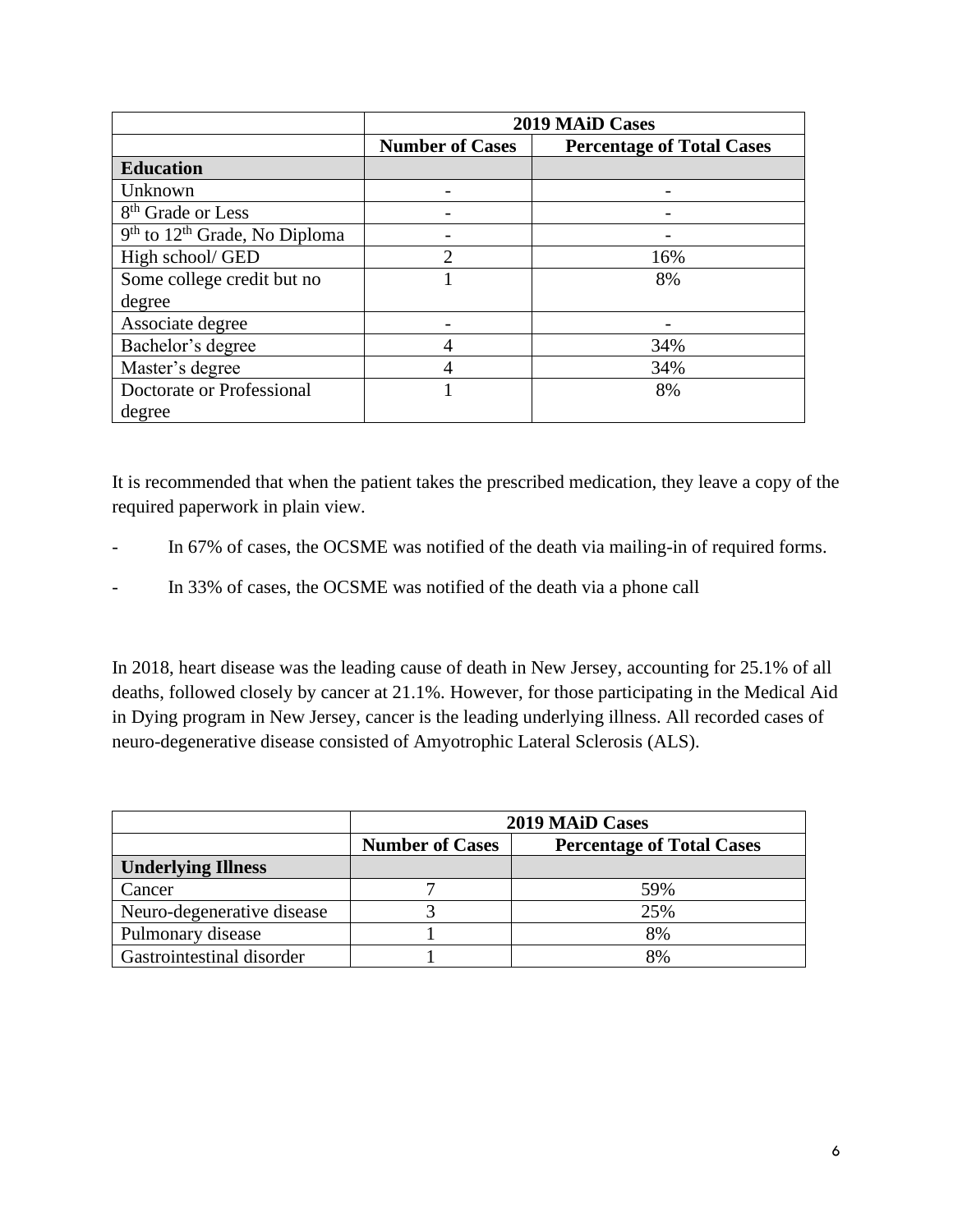The New Jersey Medical Aid in Dying for the Terminally Ill Act does not make recommendations for any specific medications that should be prescribed for a patient, but it does state the patient must be able to self-administer the medication. If medication is dispensed and for whatever reason the patient decides not to self-administer the medication, it must be disposed of by lawful means, including but not limited to, disposing of the medication in a way consistent with State and Federal guidelines concerning disposal of prescription medications, or by surrendering the medication to a prescription medication drop-off receptacle.

|                                                     | <b>2019 MAID Cases</b> |
|-----------------------------------------------------|------------------------|
| <b>Medication Prescribed</b>                        |                        |
| Ondansetron, Metoclopramide, Digoxin, Diazepam,     | 6                      |
| Amitriptyline, & Morphine Sulfate                   |                        |
| Metoclopramide, Zofran - ODT, Digoxin Powder,       | റ                      |
| Morphine Sulfate Powder, Diazepam Powder, &         |                        |
| Amitriptyline Powder                                |                        |
| Metoclopramide, Digoxin Powder, Morphine Sulfate    |                        |
| Powder, Diazepam Powder, & Amitriptyline Powder     |                        |
| Diazepam Powder, Digoxin Powder, Morphine Powder, & |                        |
| Propranolol Powder                                  |                        |
| Unknown                                             |                        |